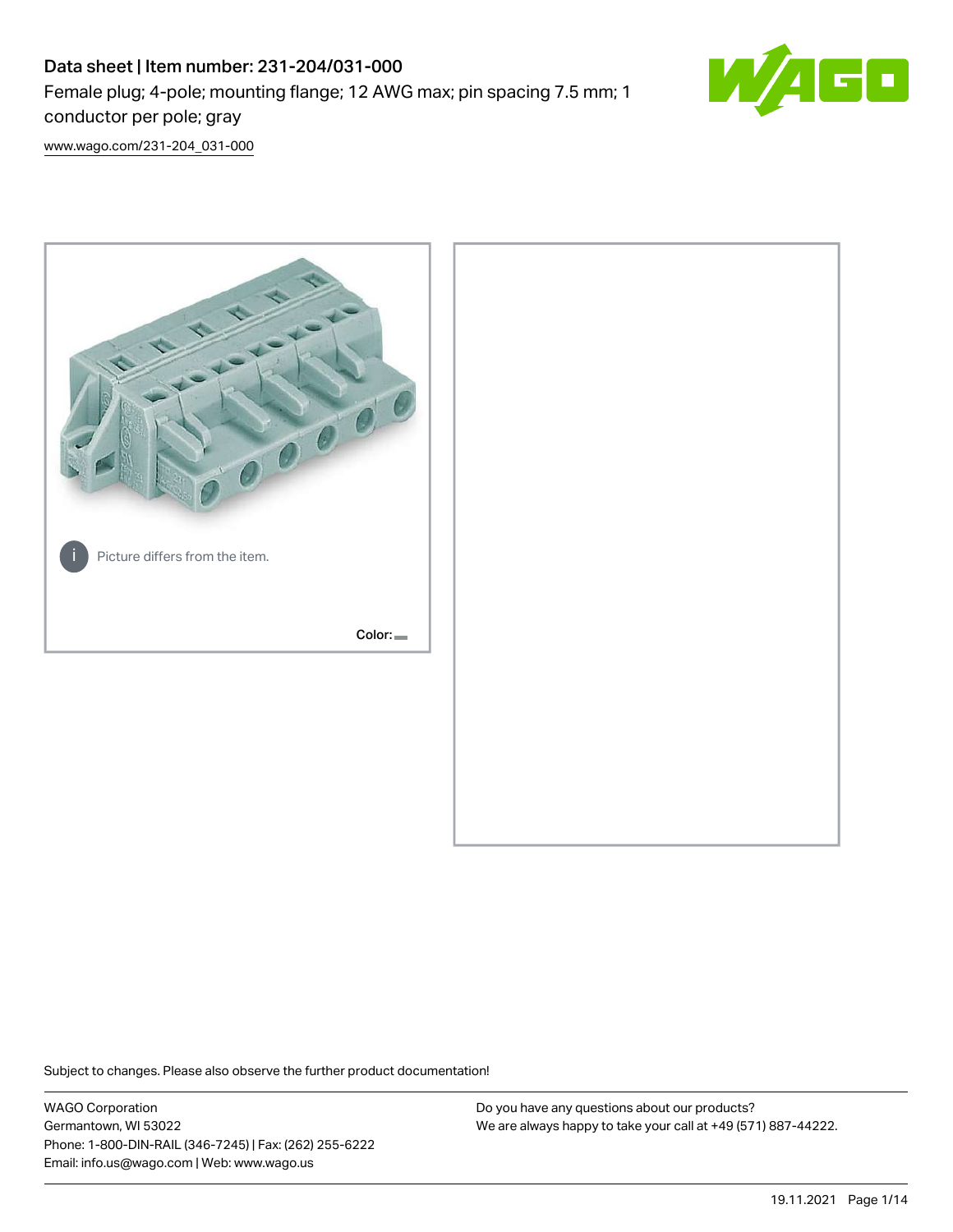



 $L =$  (pole no.  $-1$ ) x pin spacing + 5 mm

 $L_1 = L + 3$  mm

 $L_2 = L + 8.8$  mm

 $L_3 = L + 14.8$  mm

2- to 3-pole female connectors – one latch only

# Item description

■ Universal connection for all conductor types

Subject to changes. Please also observe the further product documentation!

WAGO Corporation Germantown, WI 53022 Phone: 1-800-DIN-RAIL (346-7245) | Fax: (262) 255-6222 Email: info.us@wago.com | Web: www.wago.us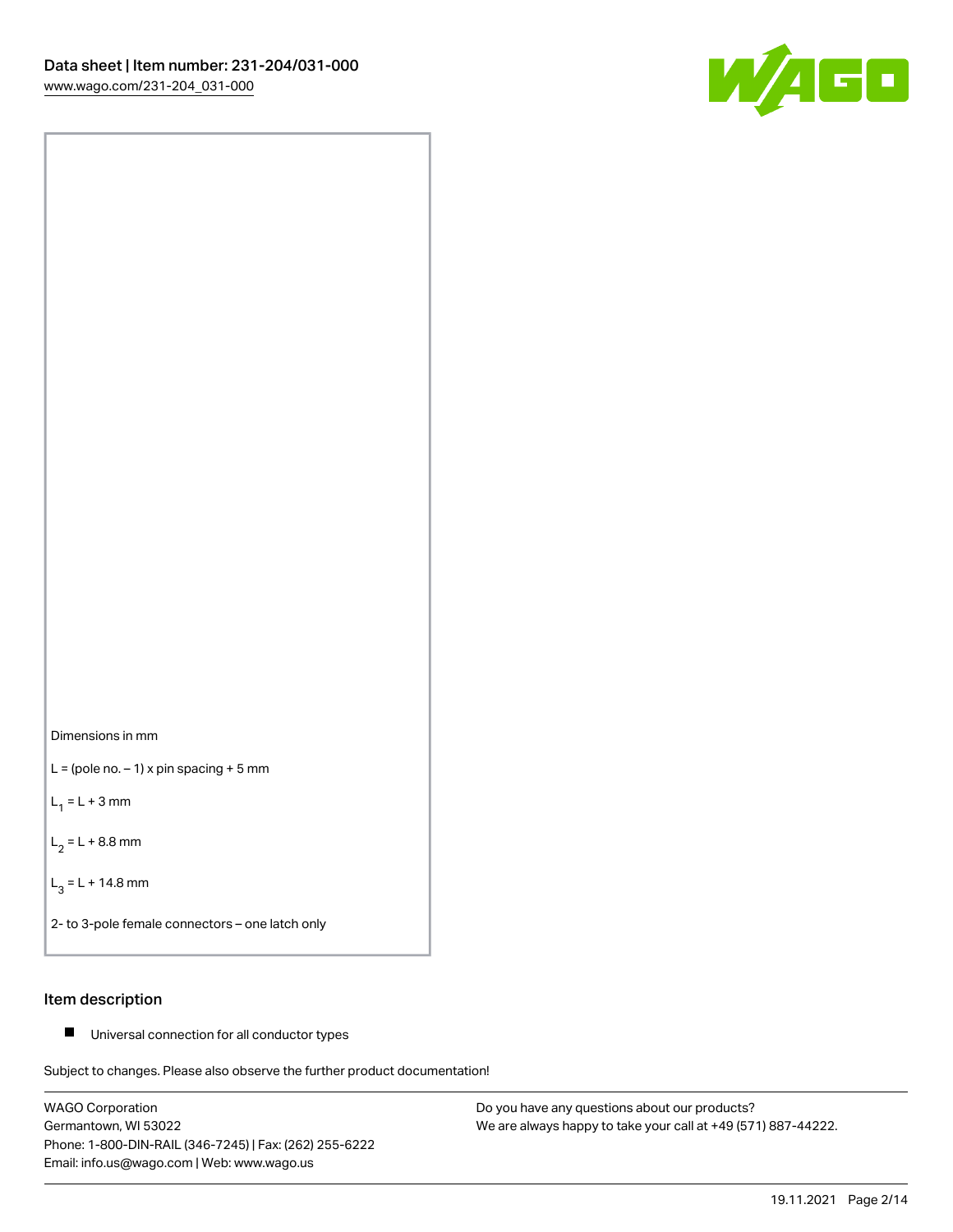

- $\blacksquare$ Easy cable pre-assembly and on-unit wiring via vertical and horizontal CAGE CLAMP<sup>®</sup> actuation
- $\blacksquare$ Integrated test ports
- $\blacksquare$ With coding fingers

# Data

| ×<br>×<br>M.<br>٠<br>۹<br>۰, |  |
|------------------------------|--|
|------------------------------|--|

| Safety information 1 | The MCS-MULTI CONNECTION SYSTEM includes connectors<br>without breaking capacity in accordance with DIN EN 61984. When<br>used as intended, these connectors must not be connected<br>/disconnected when live or under load. The circuit design should<br>ensure header pins, which can be touched, are not live when<br>unmated. |
|----------------------|-----------------------------------------------------------------------------------------------------------------------------------------------------------------------------------------------------------------------------------------------------------------------------------------------------------------------------------|
| Variants:            | Gold-plated or partially gold-plated contact surfaces<br>Other versions (or variants) can be requested from WAGO Sales or<br>configured at https://configurator.wago.com/                                                                                                                                                         |

# Electrical data

## IEC Approvals

| Ratings per                 | IEC/EN 60664-1                                                        |
|-----------------------------|-----------------------------------------------------------------------|
| Rated voltage (III / 3)     | 500 V                                                                 |
| Rated surge voltage (III/3) | 6 <sub>k</sub> V                                                      |
| Rated voltage (III/2)       | 630 V                                                                 |
| Rated surge voltage (III/2) | 6 <sub>k</sub> V                                                      |
| Nominal voltage (II/2)      | 1000V                                                                 |
| Rated surge voltage (II/2)  | 6 <sub>k</sub> V                                                      |
| Rated current               | 16 A                                                                  |
| Legend (ratings)            | $(III / 2)$ $\triangle$ Overvoltage category III / Pollution degree 2 |

# UL Approvals

| Approvals per                  | UL 1059 |
|--------------------------------|---------|
| Rated voltage UL (Use Group B) | 300 V   |
| Rated current UL (Use Group B) | 15 A    |
| Rated voltage UL (Use Group D) | 300 V   |
| Rated current UL (Use Group D) | 10 A    |

Subject to changes. Please also observe the further product documentation!

| <b>WAGO Corporation</b>                                | Do you have any questions about our products?                 |
|--------------------------------------------------------|---------------------------------------------------------------|
| Germantown, WI 53022                                   | We are always happy to take your call at +49 (571) 887-44222. |
| Phone: 1-800-DIN-RAIL (346-7245)   Fax: (262) 255-6222 |                                                               |
| Email: info.us@wago.com   Web: www.wago.us             |                                                               |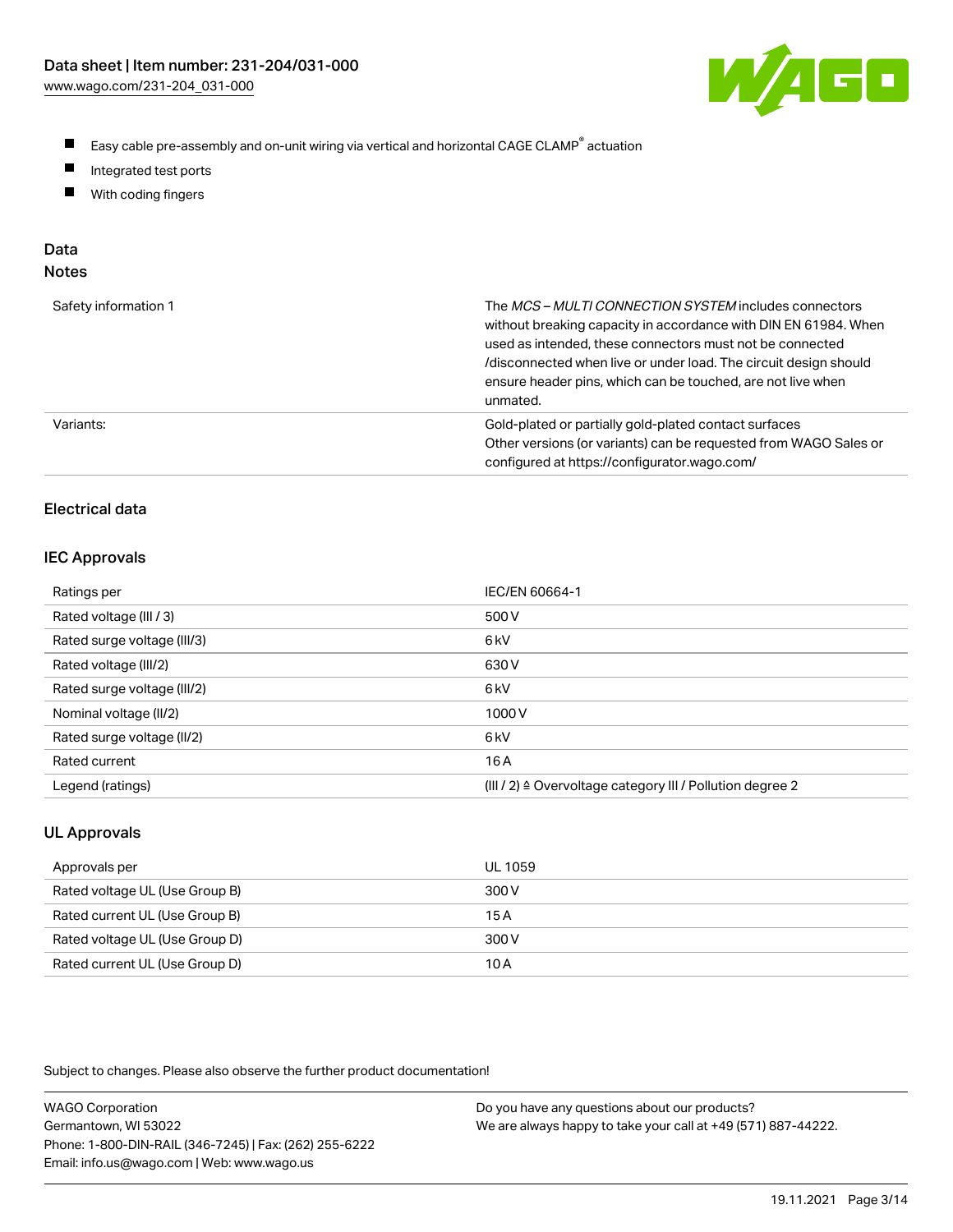

# Ratings per UL

| Rated voltage UL 1977 | 600 V |
|-----------------------|-------|
| Rated current UL 1977 | 1 E   |

## CSA Approvals

| Approvals per                   | CSA   |
|---------------------------------|-------|
| Rated voltage CSA (Use Group B) | 300 V |
| Rated current CSA (Use Group B) | 15 A  |
| Rated voltage CSA (Use Group D) | 300 V |
| Rated current CSA (Use Group D) | 10 A  |

## Connection data

| Total number of connection points | ,,, |
|-----------------------------------|-----|
| Total number of potentials        | ப   |
| Number of connection types        |     |
| Number of levels                  |     |

#### Connection 1

| Connection technology                             | CAGE CLAMP <sup>®</sup>                 |
|---------------------------------------------------|-----------------------------------------|
| Actuation type                                    | Operating tool                          |
| Solid conductor                                   | $0.08$ 2.5 mm <sup>2</sup> / 28  12 AWG |
| Fine-stranded conductor                           | $0.082.5$ mm <sup>2</sup> / 28  12 AWG  |
| Fine-stranded conductor; with insulated ferrule   | $0.251.5$ mm <sup>2</sup>               |
| Fine-stranded conductor; with uninsulated ferrule | $0.252.5$ mm <sup>2</sup>               |
| Strip length                                      | 89 mm / 0.31  0.35 inch                 |
| Number of poles                                   | 4                                       |
| Conductor entry direction to mating direction     | 0°                                      |

# Physical data

| Pin spacing | 7.5 mm / 0.295 inch   |
|-------------|-----------------------|
| Width       | 37.3 mm / 1.469 inch  |
| Height      | 14.3 mm / 0.563 inch  |
| Depth       | 26.45 mm / 1.041 inch |

Subject to changes. Please also observe the further product documentation!

WAGO Corporation Germantown, WI 53022 Phone: 1-800-DIN-RAIL (346-7245) | Fax: (262) 255-6222 Email: info.us@wago.com | Web: www.wago.us Do you have any questions about our products? We are always happy to take your call at +49 (571) 887-44222.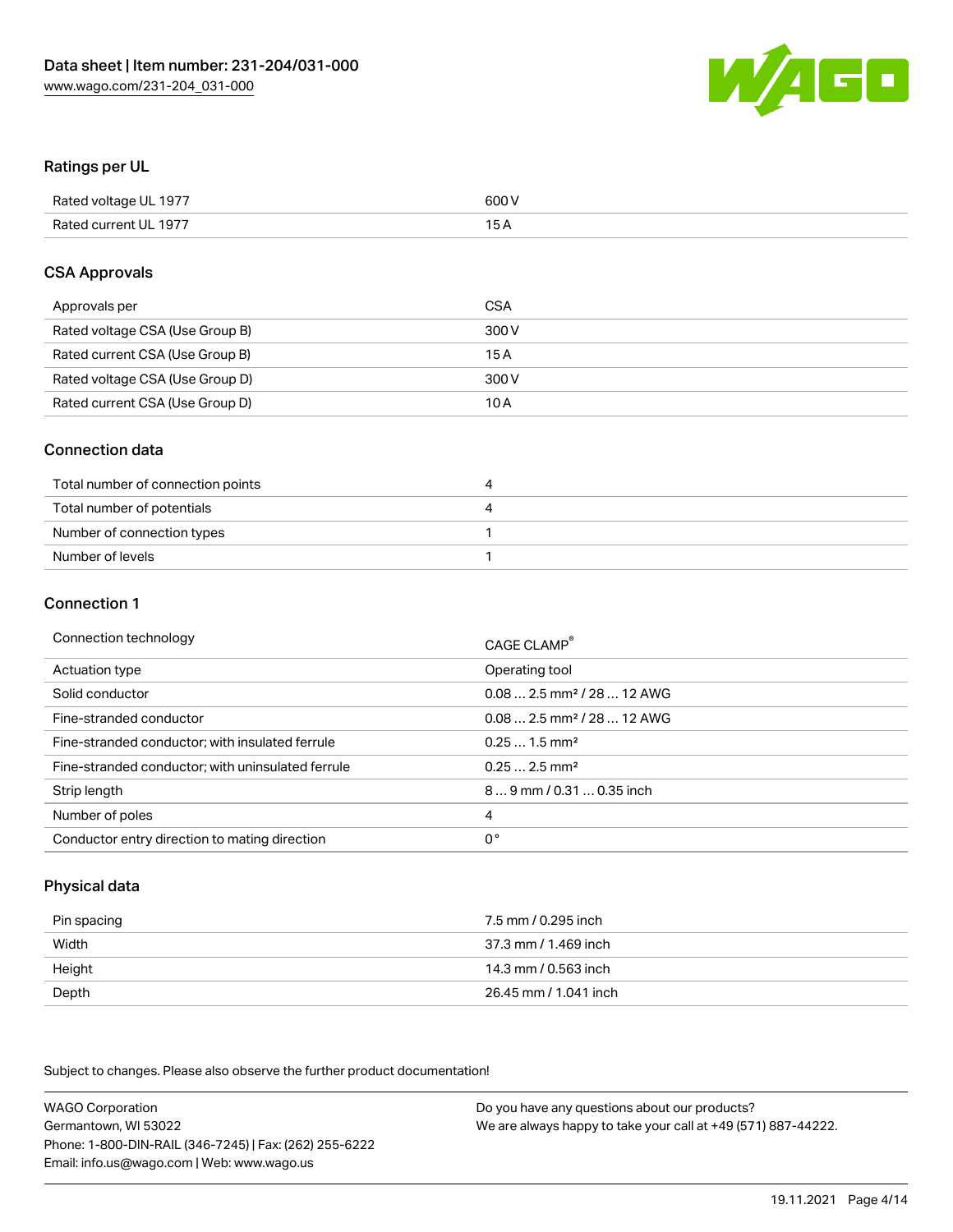

## Mechanical data

| Mounting type | Mounting flange       |
|---------------|-----------------------|
| Mounting type | Feed-through mounting |
|               | Panel mounting        |

# Plug-in connection

| Contact type (pluggable connector) | Female connector/socket |
|------------------------------------|-------------------------|
| Connector (connection type)        | for conductor           |
| Mismating protection               | No                      |
| Locking of plug-in connection      | Without                 |

# Material data

| Color                       | gray                              |
|-----------------------------|-----------------------------------|
| Material group              |                                   |
| Insulation material         | Polyamide (PA66)                  |
| Flammability class per UL94 | V0                                |
| Clamping spring material    | Chrome nickel spring steel (CrNi) |
| Contact material            | Copper alloy                      |
| Contact plating             | tin-plated                        |
| Fire load                   | $0.155$ MJ                        |
| Weight                      | 8.9g                              |
|                             |                                   |

# Environmental requirements

| Limit temperature range | -60 … +85 ℃ |  |
|-------------------------|-------------|--|
|-------------------------|-------------|--|

# Commercial data

| Product Group         | 3 (Multi Conn. System) |
|-----------------------|------------------------|
| PU (SPU)              | 50 Stück               |
| Packaging type        | box                    |
| Country of origin     | DE                     |
| <b>GTIN</b>           | 4044918366939          |
| Customs tariff number | 8536694040             |

# Approvals / Certificates

# Country specific Approvals

Subject to changes. Please also observe the further product documentation!

| <b>WAGO Corporation</b>                                | Do you have any questions about our products?                 |
|--------------------------------------------------------|---------------------------------------------------------------|
| Germantown, WI 53022                                   | We are always happy to take your call at +49 (571) 887-44222. |
| Phone: 1-800-DIN-RAIL (346-7245)   Fax: (262) 255-6222 |                                                               |
| Email: info.us@wago.com   Web: www.wago.us             |                                                               |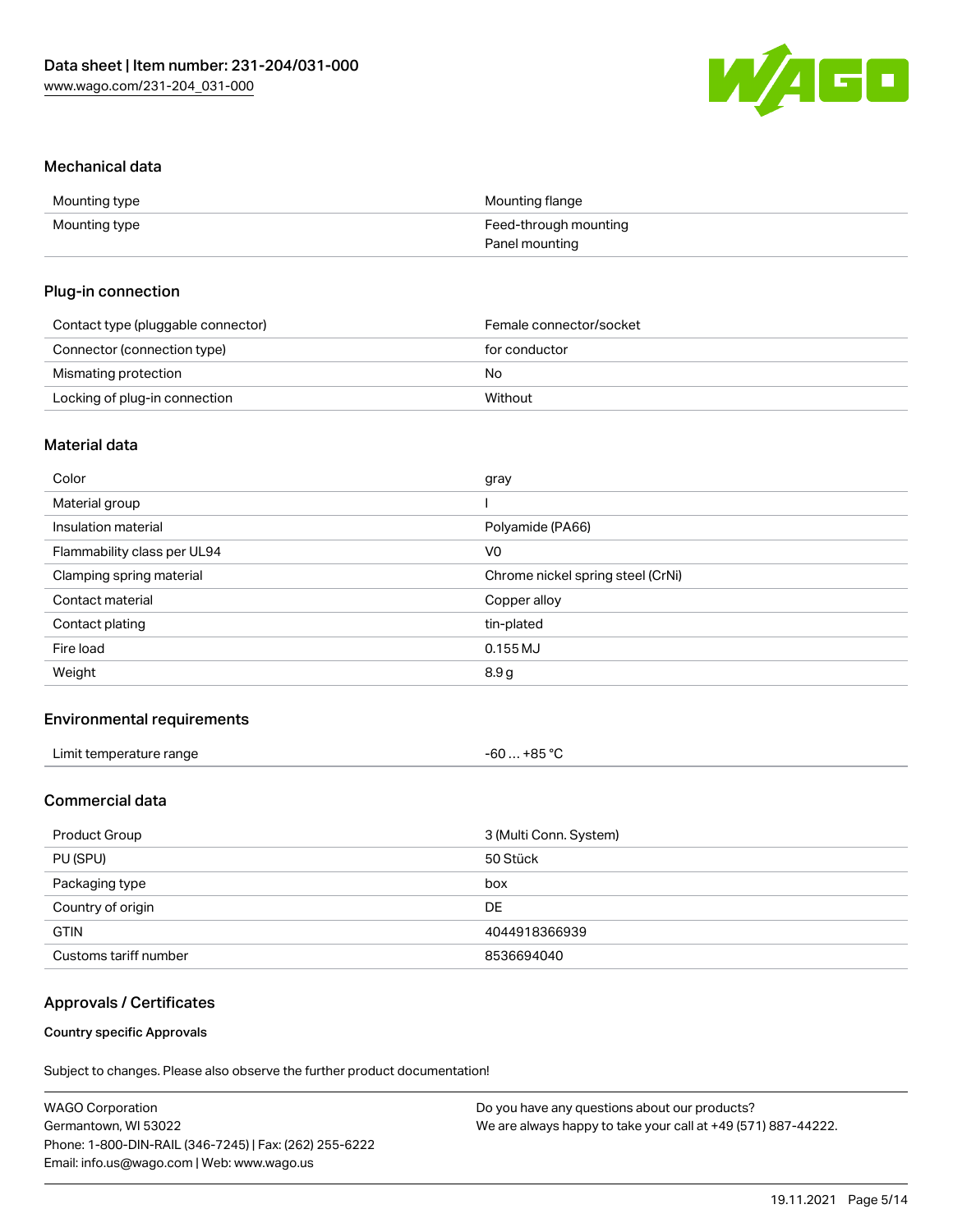

| Logo | Approval                                            | <b>Additional Approval Text</b> | Certificate<br>name |
|------|-----------------------------------------------------|---------------------------------|---------------------|
|      | <b>CB</b><br><b>DEKRA Certification B.V.</b>        | IEC 61984                       | NL-39756            |
|      | <b>CSA</b><br>DEKRA Certification B.V.              | C <sub>22.2</sub>               | 1466354             |
| EMA  | <b>KEMA/KEUR</b><br><b>DEKRA Certification B.V.</b> | EN 61984                        | 2190761.01          |
|      |                                                     |                                 |                     |

#### Ship Approvals

|                     |                                        |                                 | Certificate |
|---------------------|----------------------------------------|---------------------------------|-------------|
| Logo                | Approval                               | <b>Additional Approval Text</b> | name        |
| ABS                 | <b>ABS</b>                             |                                 | $19 -$      |
|                     | American Bureau of Shipping            |                                 | HG1869876-  |
|                     |                                        |                                 | <b>PDA</b>  |
|                     | BV                                     | IEC 60998                       | 11915/D0    |
|                     | Bureau Veritas S.A.                    |                                 | BV          |
| <b>BUREAU</b>       |                                        |                                 |             |
|                     | <b>DNV GL</b>                          |                                 | TAE000016Z  |
|                     | Det Norske Veritas, Germanischer Lloyd |                                 |             |
| <b>UL-Approvals</b> |                                        |                                 |             |
|                     |                                        |                                 | Certificate |
| Logo                | Approval                               | <b>Additional Approval Text</b> | name        |
|                     | <b>UR</b>                              | UL 1059                         | E45172      |
|                     | Underwriters Laboratories Inc.         |                                 |             |



UR Underwriters Laboratories Inc. UL 1977 E 45171

Subject to changes. Please also observe the further product documentation!

WAGO Corporation Germantown, WI 53022 Phone: 1-800-DIN-RAIL (346-7245) | Fax: (262) 255-6222 Email: info.us@wago.com | Web: www.wago.us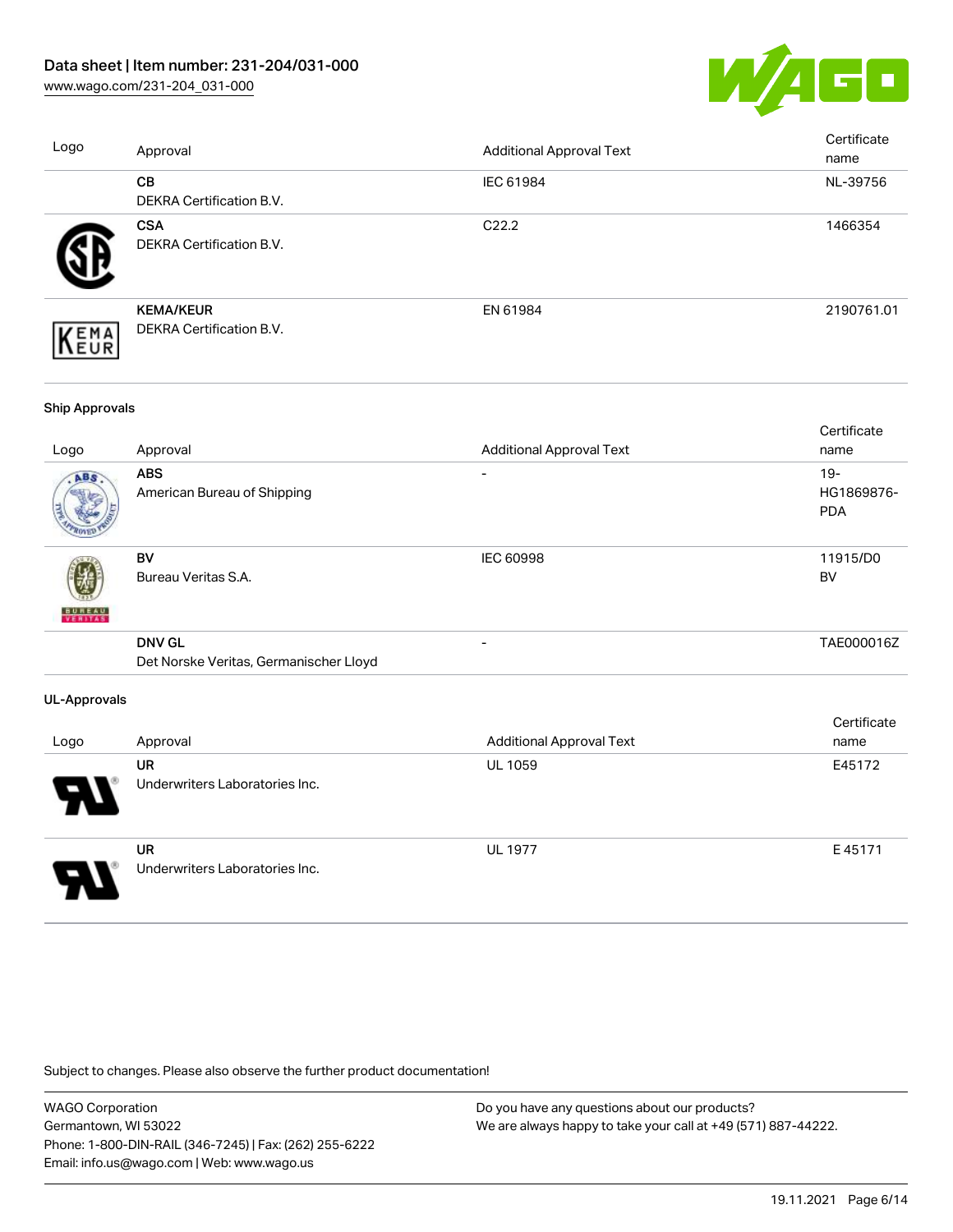

# **Counterpart**



#### Item no.731-604

| 1-conductor male connector; CAGE CLAMP <sup>®</sup> ; 2.5 mm <sup>2</sup> ; Pin spacing 7.5 mm; 4-pole; 2,50 mm <sup>2</sup> ; | www.wago.com/731-604 |
|--------------------------------------------------------------------------------------------------------------------------------|----------------------|
| gray                                                                                                                           |                      |



# Item no.231-234/001-000

| Male header; 4-pole; THT; 1.0 x 1.0 mm solder pin; straight; pin spacing 7.5 mm; gray | 000 |
|---------------------------------------------------------------------------------------|-----|



## Item no.231-834/001-000

THT male header; 1.0 x 1.0 mm solder pin; angled; Pin spacing 7.5 mm; 4-pole; gray

[www.wago.com/231-834/001-](https://www.wago.com/231-834/001-000) [000](https://www.wago.com/231-834/001-000)

[www.wago.com/231-234/001-](https://www.wago.com/231-234/001-000)

## Optional accessories

| Tools           |                                                                                                   |                      |
|-----------------|---------------------------------------------------------------------------------------------------|----------------------|
| Operating tool  |                                                                                                   |                      |
|                 | Item no.: 231-159                                                                                 |                      |
|                 | Operating tool; natural                                                                           | www.wago.com/231-159 |
|                 | Item no.: 231-231                                                                                 |                      |
|                 | Combination operating tool; red                                                                   | www.wago.com/231-231 |
|                 | Item no.: 210-657                                                                                 |                      |
|                 | Operating tool; Blade: 3.5 x 0.5 mm; with a partially insulated shaft; short; multicoloured       | www.wago.com/210-657 |
|                 | Item no.: 210-720                                                                                 |                      |
|                 | Operating tool; Blade: 3.5 x 0.5 mm; with a partially insulated shaft; multicoloured              | www.wago.com/210-720 |
|                 | Item no.: 231-131                                                                                 |                      |
|                 | Operating tool; made of insulating material; 1-way; loose; white                                  | www.wago.com/231-131 |
|                 | Item no.: 231-291                                                                                 |                      |
|                 | Operating tool; made of insulating material; 1-way; loose; red                                    | www.wago.com/231-291 |
| <b>Ferrules</b> |                                                                                                   |                      |
| Ferrule         |                                                                                                   |                      |
|                 | Item no.: 216-101                                                                                 | www.wago.com/216-101 |
|                 | Ferrule; Sleeve for 0.5 mm <sup>2</sup> / AWG 22; uninsulated; electro-tin plated; silver-colored |                      |
|                 | Item no.: 216-104                                                                                 |                      |
|                 | Ferrule; Sleeve for 1.5 mm <sup>2</sup> / AWG 16; uninsulated; electro-tin plated; silver-colored | www.wago.com/216-104 |
|                 | Item no.: 216-106                                                                                 | www.wago.com/216-106 |
|                 | Ferrule; Sleeve for 2.5 mm <sup>2</sup> / AWG 14; uninsulated; electro-tin plated; silver-colored |                      |
|                 | Subject to changes. Please also observe the further product documentation!                        |                      |
|                 |                                                                                                   |                      |

WAGO Corporation Germantown, WI 53022 Phone: 1-800-DIN-RAIL (346-7245) | Fax: (262) 255-6222 Email: info.us@wago.com | Web: www.wago.us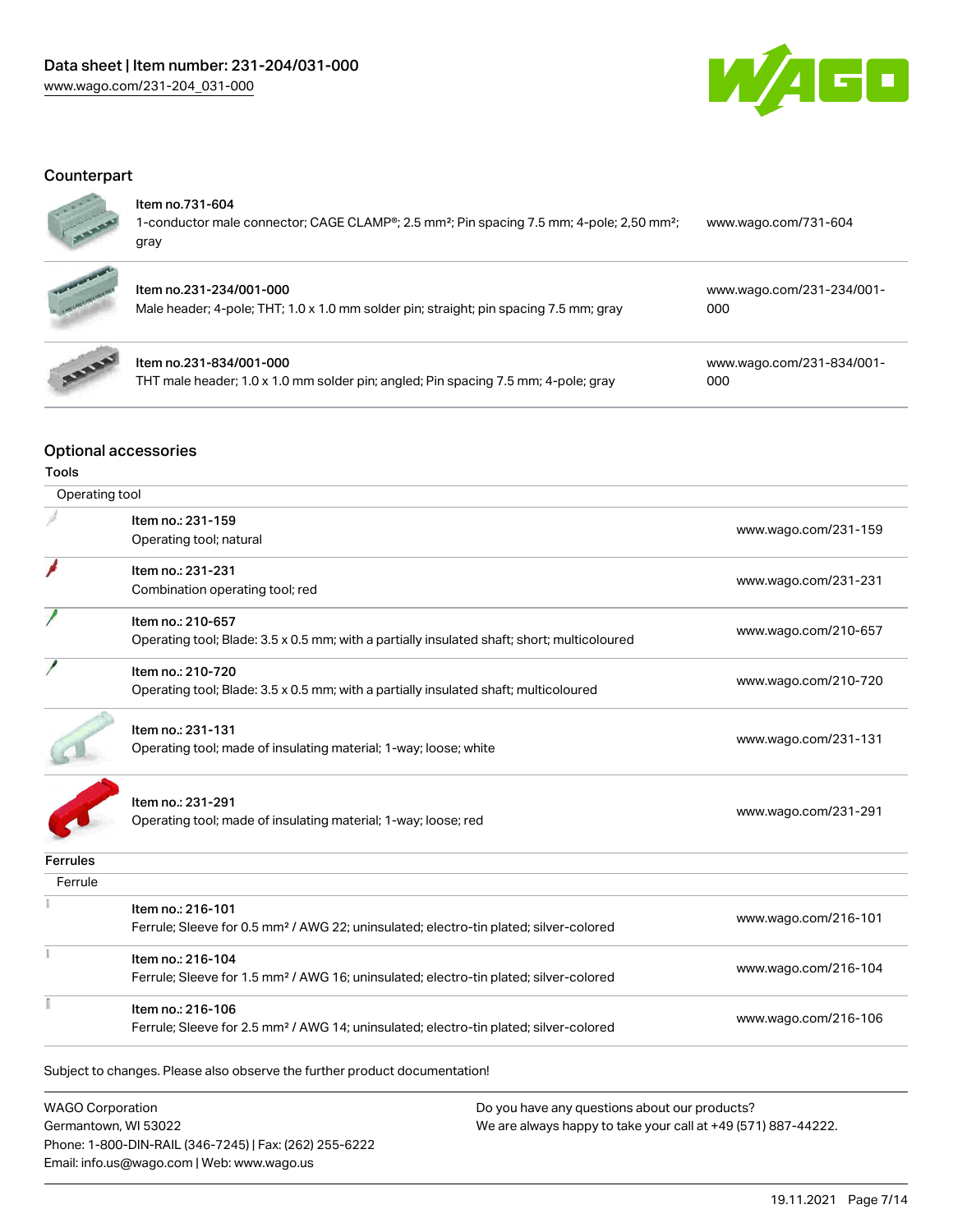# Data sheet | Item number: 231-204/031-000

[www.wago.com/231-204\\_031-000](http://www.wago.com/231-204_031-000)

Email: info.us@wago.com | Web: www.wago.us



|   | Item no.: 216-102<br>Ferrule; Sleeve for 0.75 mm <sup>2</sup> / AWG 20; uninsulated; electro-tin plated; silver-colored                                                                                                     | www.wago.com/216-102 |
|---|-----------------------------------------------------------------------------------------------------------------------------------------------------------------------------------------------------------------------------|----------------------|
|   | Item no.: 216-103<br>Ferrule; Sleeve for 1 mm <sup>2</sup> / AWG 18; uninsulated; electro-tin plated                                                                                                                        | www.wago.com/216-103 |
|   | Item no.: 216-123<br>Ferrule; Sleeve for 1 mm <sup>2</sup> / AWG 18; uninsulated; electro-tin plated; silver-colored                                                                                                        | www.wago.com/216-123 |
|   | Item no.: 216-122<br>Ferrule; Sleeve for 0.75 mm <sup>2</sup> / AWG 20; uninsulated; electro-tin plated; silver-colored                                                                                                     | www.wago.com/216-122 |
|   | Item no.: 216-124<br>Ferrule; Sleeve for 1.5 mm <sup>2</sup> / AWG 16; uninsulated; electro-tin plated                                                                                                                      | www.wago.com/216-124 |
|   | Item no.: 216-142<br>Ferrule; Sleeve for 0.75 mm <sup>2</sup> / 18 AWG; uninsulated; electro-tin plated; electrolytic copper; gastight<br>crimped; acc. to DIN 46228, Part 1/08.92                                          | www.wago.com/216-142 |
|   | Item no.: 216-132<br>Ferrule; Sleeve for 0.34 mm <sup>2</sup> / AWG 24; uninsulated; electro-tin plated                                                                                                                     | www.wago.com/216-132 |
|   | Item no.: 216-121<br>Ferrule; Sleeve for 0.5 mm <sup>2</sup> / AWG 22; uninsulated; electro-tin plated; silver-colored                                                                                                      | www.wago.com/216-121 |
|   | Item no.: 216-143<br>Ferrule; Sleeve for 1 mm <sup>2</sup> / AWG 18; uninsulated; electro-tin plated; electrolytic copper; gastight<br>crimped; acc. to DIN 46228, Part 1/08.92                                             | www.wago.com/216-143 |
|   | Item no.: 216-131<br>Ferrule; Sleeve for 0.25 mm <sup>2</sup> / AWG 24; uninsulated; electro-tin plated; silver-colored                                                                                                     | www.wago.com/216-131 |
|   | Item no.: 216-141<br>Ferrule; Sleeve for 0.5 mm <sup>2</sup> / 20 AWG; uninsulated; electro-tin plated; electrolytic copper; gastight<br>crimped; acc. to DIN 46228, Part 1/08.92                                           | www.wago.com/216-141 |
|   | Item no.: 216-152<br>Ferrule; Sleeve for 0.34 mm <sup>2</sup> / AWG 24; uninsulated; electro-tin plated                                                                                                                     | www.wago.com/216-152 |
|   | Item no.: 216-203<br>Ferrule; Sleeve for 1 mm <sup>2</sup> / AWG 18; insulated; electro-tin plated; red                                                                                                                     | www.wago.com/216-203 |
|   | Item no.: 216-202<br>Ferrule; Sleeve for 0.75 mm <sup>2</sup> / 18 AWG; insulated; electro-tin plated; gray                                                                                                                 | www.wago.com/216-202 |
|   | Item no.: 216-151<br>Ferrule; Sleeve for 0.25 mm <sup>2</sup> / AWG 24; uninsulated; electro-tin plated                                                                                                                     | www.wago.com/216-151 |
| Â | Item no.: 216-204<br>Ferrule; Sleeve for 1.5 mm <sup>2</sup> / AWG 16; insulated; electro-tin plated; black                                                                                                                 | www.wago.com/216-204 |
|   | Item no.: 216-144<br>Ferrule; Sleeve for 1.5 mm <sup>2</sup> / AWG 16; uninsulated; electro-tin plated; electrolytic copper; gastight<br>crimped; acc. to DIN 46228, Part 1/08.92; silver-colored                           | www.wago.com/216-144 |
|   | Item no.: 216-201<br>Ferrule; Sleeve for 0.5 mm <sup>2</sup> / 20 AWG; insulated; electro-tin plated; white                                                                                                                 | www.wago.com/216-201 |
|   | Subject to changes. Please also observe the further product documentation!                                                                                                                                                  |                      |
|   | <b>WAGO Corporation</b><br>Do you have any questions about our products?<br>Germantown, WI 53022<br>We are always happy to take your call at +49 (571) 887-44222.<br>Phone: 1-800-DIN-RAIL (346-7245)   Fax: (262) 255-6222 |                      |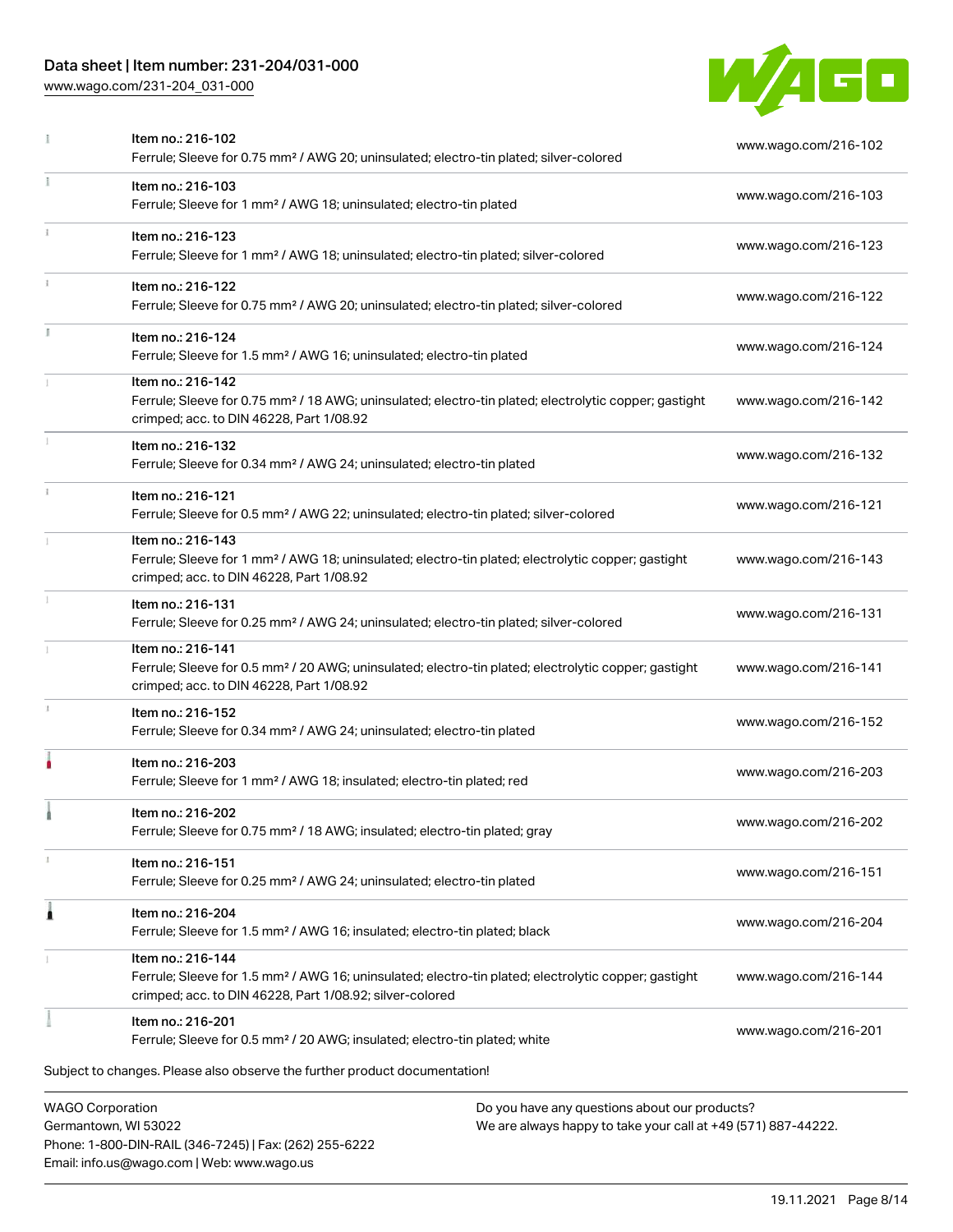

|       | Item no.: 216-223<br>Ferrule; Sleeve for 1 mm <sup>2</sup> / AWG 18; insulated; electro-tin plated; red                                                                                                 | www.wago.com/216-223 |
|-------|---------------------------------------------------------------------------------------------------------------------------------------------------------------------------------------------------------|----------------------|
|       | Item no.: 216-241<br>Ferrule; Sleeve for 0.5 mm <sup>2</sup> / 20 AWG; insulated; electro-tin plated; electrolytic copper; gastight<br>crimped; acc. to DIN 46228, Part 4/09.90; white                  | www.wago.com/216-241 |
|       | Item no.: 216-242<br>Ferrule; Sleeve for 0.75 mm <sup>2</sup> / 18 AWG; insulated; electro-tin plated; electrolytic copper; gastight<br>crimped; acc. to DIN 46228, Part 4/09.90; gray                  | www.wago.com/216-242 |
|       | Item no.: 216-222<br>Ferrule; Sleeve for 0.75 mm <sup>2</sup> / 18 AWG; insulated; electro-tin plated; gray                                                                                             | www.wago.com/216-222 |
|       | Item no.: 216-221<br>Ferrule; Sleeve for 0.5 mm <sup>2</sup> / 20 AWG; insulated; electro-tin plated; white                                                                                             | www.wago.com/216-221 |
| Ă     | Item no.: 216-224<br>Ferrule; Sleeve for 1.5 mm <sup>2</sup> / AWG 16; insulated; electro-tin plated; black                                                                                             | www.wago.com/216-224 |
|       | Item no.: 216-243<br>Ferrule; Sleeve for 1 mm <sup>2</sup> / AWG 18; insulated; electro-tin plated; electrolytic copper; gastight crimped; www.wago.com/216-243<br>acc. to DIN 46228, Part 4/09.90; red |                      |
| 1     | Item no.: 216-244<br>Ferrule; Sleeve for 1.5 mm <sup>2</sup> / AWG 16; insulated; electro-tin plated; electrolytic copper; gastight<br>crimped; acc. to DIN 46228, Part 4/09.90; black                  | www.wago.com/216-244 |
|       | Item no.: 216-263<br>Ferrule; Sleeve for 1 mm <sup>2</sup> / AWG 18; insulated; electro-tin plated; electrolytic copper; gastight crimped; www.wago.com/216-263<br>acc. to DIN 46228, Part 4/09.90; red |                      |
| Â     | Item no.: 216-264<br>Ferrule; Sleeve for 1.5 mm <sup>2</sup> / AWG 16; insulated; electro-tin plated; electrolytic copper; gastight<br>crimped; acc. to DIN 46228, Part 4/09.90; black                  | www.wago.com/216-264 |
| Â     | Item no.: 216-284<br>Ferrule; Sleeve for 1.5 mm <sup>2</sup> / AWG 16; insulated; electro-tin plated; electrolytic copper; gastight<br>crimped; acc. to DIN 46228, Part 4/09.90; black                  | www.wago.com/216-284 |
|       | Item no.: 216-262<br>Ferrule; Sleeve for 0.75 mm <sup>2</sup> / 18 AWG; insulated; electro-tin plated; electrolytic copper; gastight<br>crimped; acc. to DIN 46228, Part 4/09.90; gray                  | www.wago.com/216-262 |
|       | Item no.: 216-301<br>Ferrule; Sleeve for 0.25 mm <sup>2</sup> / AWG 24; insulated; electro-tin plated; yellow                                                                                           | www.wago.com/216-301 |
|       | Item no.: 216-321<br>Ferrule; Sleeve for 0.25 mm <sup>2</sup> / AWG 24; insulated; electro-tin plated; yellow                                                                                           | www.wago.com/216-321 |
| ۸     | Item no.: 216-322<br>Ferrule; Sleeve for 0.34 mm <sup>2</sup> / 22 AWG; insulated; electro-tin plated; green                                                                                            | www.wago.com/216-322 |
| ٠     | Item no.: 216-302<br>Ferrule; Sleeve for 0.34 mm <sup>2</sup> / 22 AWG; insulated; electro-tin plated; green                                                                                            | www.wago.com/216-302 |
| Cover |                                                                                                                                                                                                         |                      |
| Cover |                                                                                                                                                                                                         |                      |
|       |                                                                                                                                                                                                         |                      |

Subject to changes. Please also observe the further product documentation!

| <b>WAGO Corporation</b>                                |
|--------------------------------------------------------|
| Germantown, WI 53022                                   |
| Phone: 1-800-DIN-RAIL (346-7245)   Fax: (262) 255-6222 |
| Email: info.us@wago.com   Web: www.wago.us             |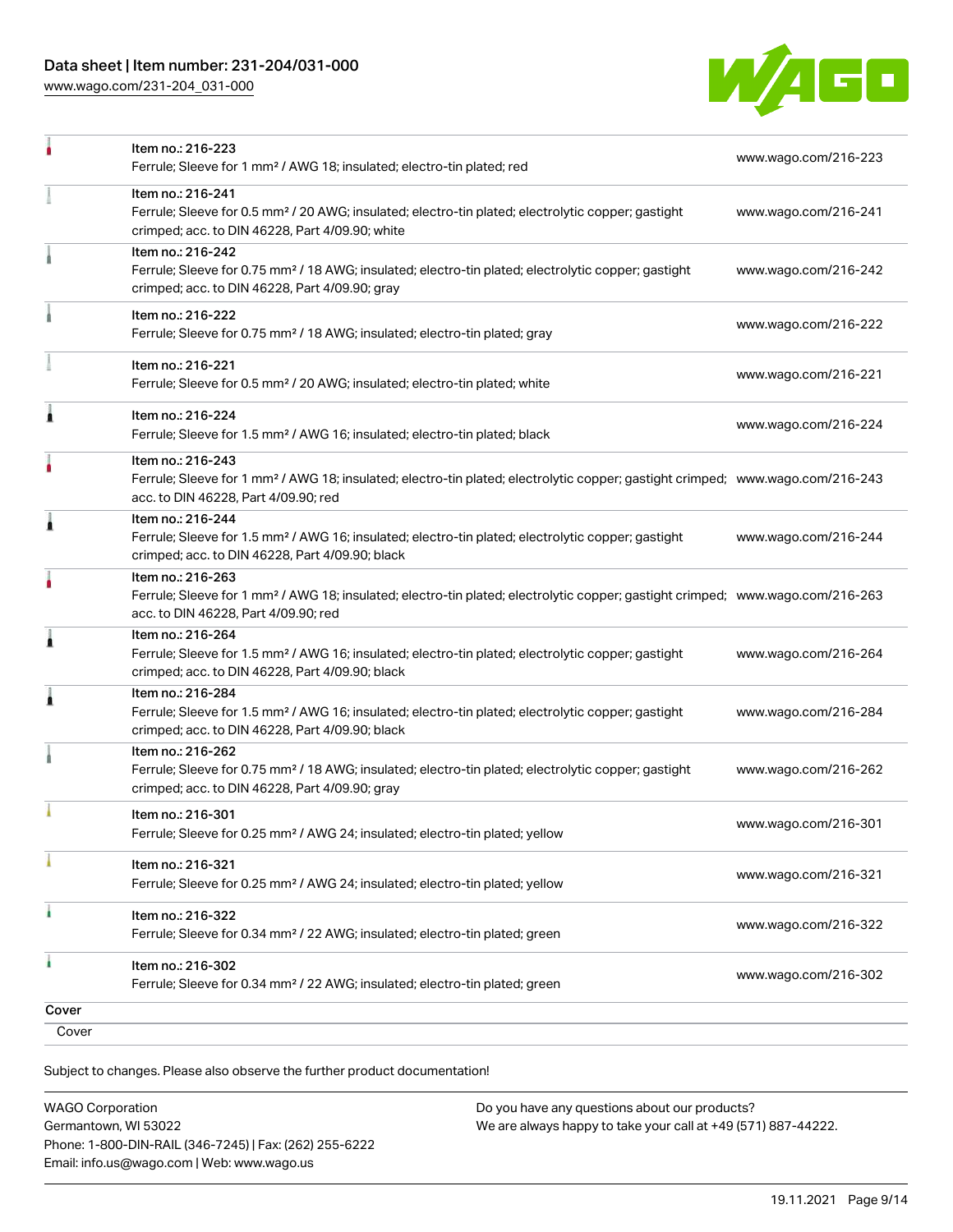

|                            | Item no.: 231-668<br>Lockout caps; for covering unused clamping units; gray                                                                                                                    |                                               | www.wago.com/231-668             |
|----------------------------|------------------------------------------------------------------------------------------------------------------------------------------------------------------------------------------------|-----------------------------------------------|----------------------------------|
| Marking accessories        |                                                                                                                                                                                                |                                               |                                  |
| Marking strip              |                                                                                                                                                                                                |                                               |                                  |
|                            | Item no.: 210-331/750-202<br>Marking strips; as a DIN A4 sheet; MARKED; 1-16 (100x); Height of marker strip: 2.3 mm/0.091 in; Strip<br>length 182 mm; Horizontal marking; Self-adhesive; white |                                               | www.wago.com/210-331<br>/750-202 |
|                            | Item no.: 210-332/750-020<br>Marking strips; as a DIN A4 sheet; MARKED; 1-20 (80x); Height of marker strip: 3 mm; Strip length 182<br>mm; Horizontal marking; Self-adhesive; white             |                                               | www.wago.com/210-332<br>/750-020 |
| Mounting                   |                                                                                                                                                                                                |                                               |                                  |
| Mounting accessories       |                                                                                                                                                                                                |                                               |                                  |
|                            | Item no.: 209-147<br>Self-tapping screw                                                                                                                                                        |                                               | www.wago.com/209-147             |
|                            | Item no.: 231-194<br>Self-tapping screw; B 2.2x13, fixing hole 1.8 mm Ø                                                                                                                        |                                               | www.wago.com/231-194             |
|                            | Item no.: 231-195<br>Screw with nut; M2x12; for fixing element                                                                                                                                 |                                               | www.wago.com/231-195             |
|                            | Item no.: 231-295<br>Screw with nut                                                                                                                                                            |                                               | www.wago.com/231-295             |
| Insulations stops          |                                                                                                                                                                                                |                                               |                                  |
| Insulation stop            |                                                                                                                                                                                                |                                               |                                  |
|                            | Item no.: 231-673<br>Insulation stop; 0.08-0.2 mm <sup>2</sup> / 0.2 mm <sup>2</sup> "s"; white                                                                                                |                                               | www.wago.com/231-673             |
| LEEL                       | Item no.: 231-674<br>Insulation stop; 0.25 - 0.5 mm <sup>2</sup> ; light gray                                                                                                                  |                                               | www.wago.com/231-674             |
| <b>CALL</b><br>CEER        | ltem no.: 231-675<br>Insulation stop; 0.75 - 1 mm <sup>2</sup> ; dark gray                                                                                                                     |                                               | www.wago.com/231-675             |
| <b>Testing accessories</b> |                                                                                                                                                                                                |                                               |                                  |
| Testing accessories        |                                                                                                                                                                                                |                                               |                                  |
|                            | Item no.: 210-136<br>Test plug; 2 mm Ø; with 500 mm cable                                                                                                                                      |                                               | www.wago.com/210-136             |
|                            | Item no.: 231-662<br>Test plugs for female connectors; for 7.5 mm and 7.62 mm pin spacing; 2,50 mm <sup>2</sup> ; light gray                                                                   |                                               | www.wago.com/231-662             |
|                            | Subject to changes. Please also observe the further product documentation!                                                                                                                     |                                               |                                  |
| <b>WAGO Corporation</b>    |                                                                                                                                                                                                | Do you have any questions about our products? |                                  |

Germantown, WI 53022 Phone: 1-800-DIN-RAIL (346-7245) | Fax: (262) 255-6222 Email: info.us@wago.com | Web: www.wago.us

We are always happy to take your call at +49 (571) 887-44222.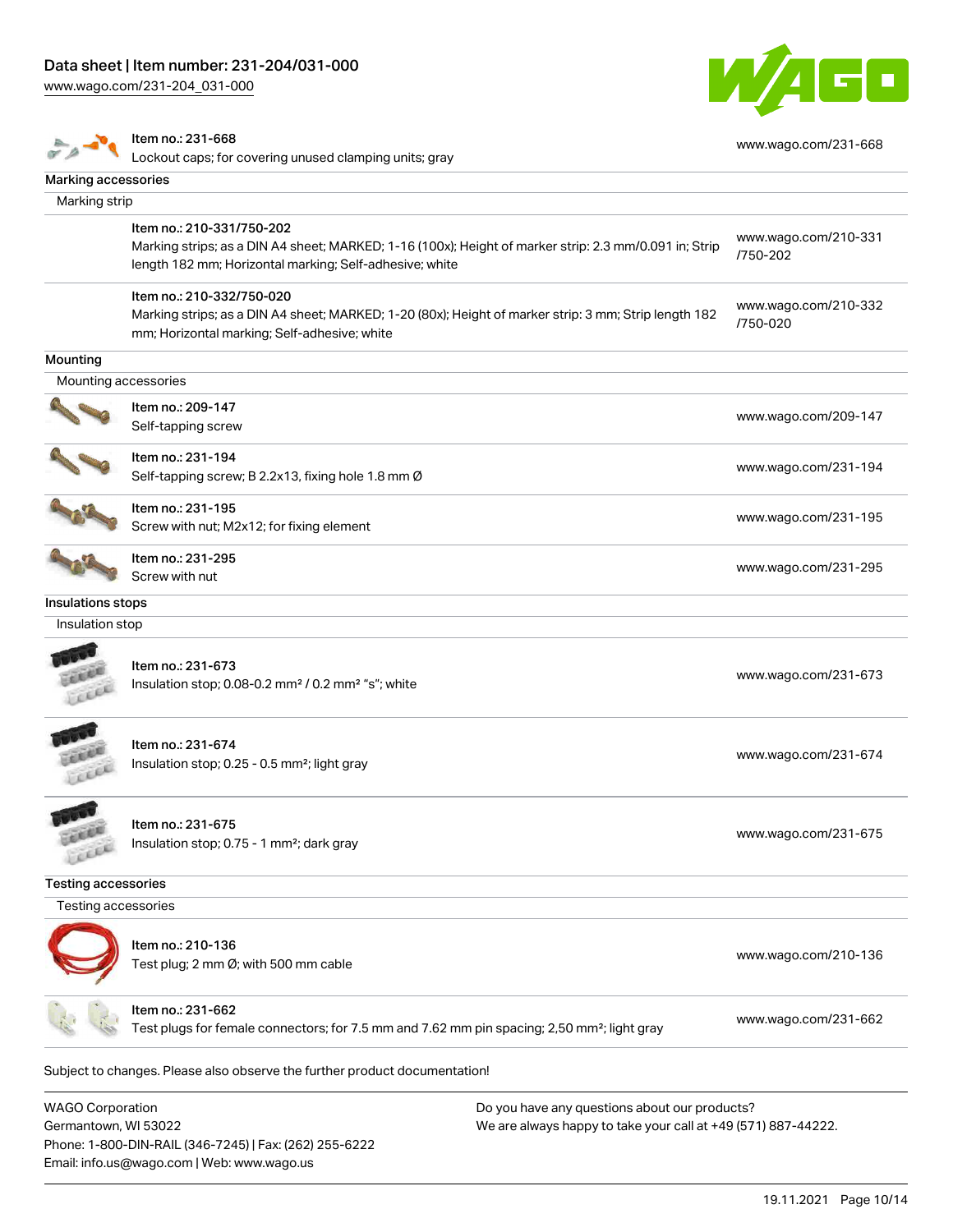

#### Strain relief

Strain relief housing

Item no.: 232-664 Nothing the second second that the strain relief housing; gray [www.wago.com/232-664](http://www.wago.com/232-664)<br>Strain relief housing; gray

# Downloads Documentation Additional Information Technical explanations 2019 Apr 3 pdf 2.0 MB [Download](https://www.wago.com/global/d/1435602) CAD files CAD data 2D/3D Models 231-204/031-000 URL [Download](https://www.wago.com/global/d/3D_URLS_231-204_031-000) CAE data EPLAN Data Portal 231-204/031-000 URL [Download](https://www.wago.com/global/d/EPLAN_URLS_231-204%252F031-000) ZUKEN Portal 231-204/031-000 URL [Download](https://www.wago.com/global/d/Zuken_URLS_231-204_031-000) EPLAN Data Portal 231-204/031-000 URL [Download](https://www.wago.com/global/d/EPLAN_URLS_231-204_031-000) Environmental Product Compliance Compliance Search Environmental Product Compliance 231-204/031-000 1-conductor female connector; CAGE CLAMP®; 2.5 mm²; Pin spacing 7.5 mm; 4-pole; clamping collar; 2,50 mm²; gray URL [Download](https://www.wago.com/global/d/ComplianceLinkMediaContainer_231-204_031-000)

#### Installation Notes

Subject to changes. Please also observe the further product documentation!

WAGO Corporation Germantown, WI 53022 Phone: 1-800-DIN-RAIL (346-7245) | Fax: (262) 255-6222 Email: info.us@wago.com | Web: www.wago.us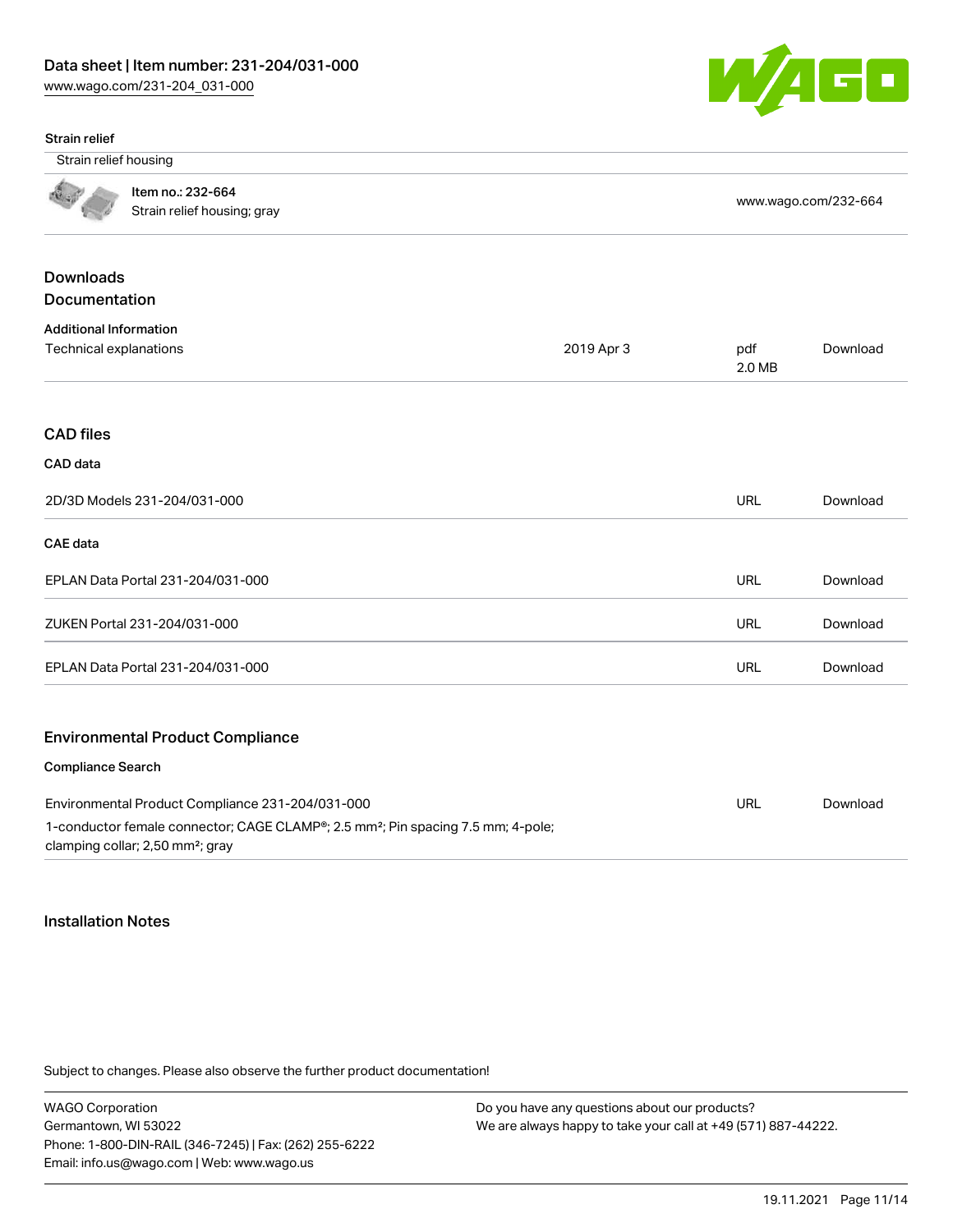



Inserting a conductor via 3.5 mm screwdriver – CAGE CLAMP® actuation parallel to conductor entry.



Inserting a conductor via 3.5 mm screwdriver – CAGE CLAMP® actuation perpendicular to conductor entry.



Inserting a conductor into CAGE CLAMP® unit via operating lever (231-291).



Inserting a conductor via operating tool.



Coding a female connector by removing coding finger(s).

Subject to changes. Please also observe the further product documentation!

WAGO Corporation Germantown, WI 53022 Phone: 1-800-DIN-RAIL (346-7245) | Fax: (262) 255-6222 Email: info.us@wago.com | Web: www.wago.us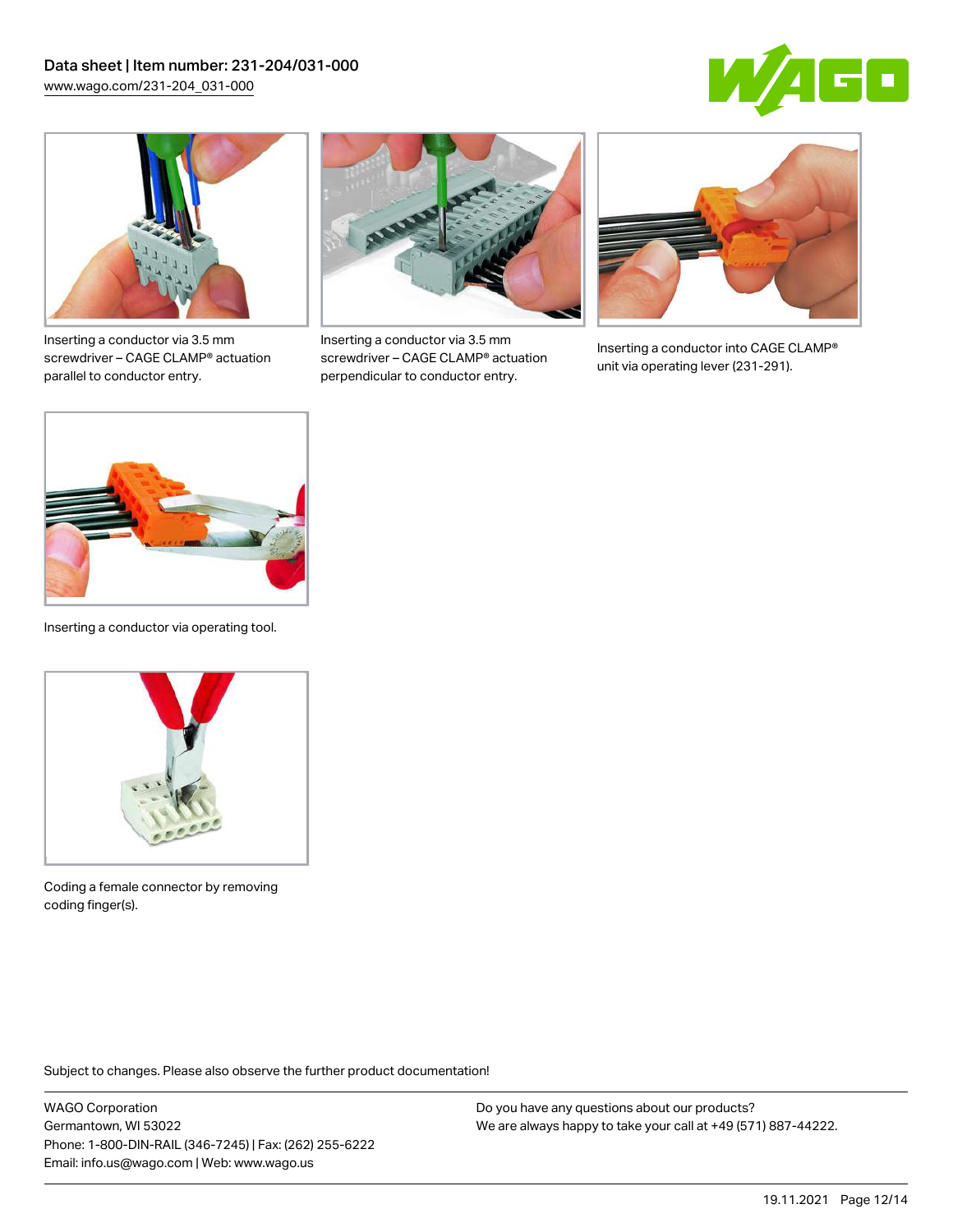



Testing – female connector with CAGE CLAMP®

Integrated test ports for testing perpendicular to conductor entry via 2 or 2.3 mm Ø test plug

Installation



Male connector with strain relief plate



Strain relief housing shown with a male connector equipped with CAGE CLAMP®



Labeling via direct marking or self-adhesive strips.

Subject to changes. Please also observe the further product documentation! Product family

WAGO Corporation Germantown, WI 53022 Phone: 1-800-DIN-RAIL (346-7245) | Fax: (262) 255-6222 Email: info.us@wago.com | Web: www.wago.us